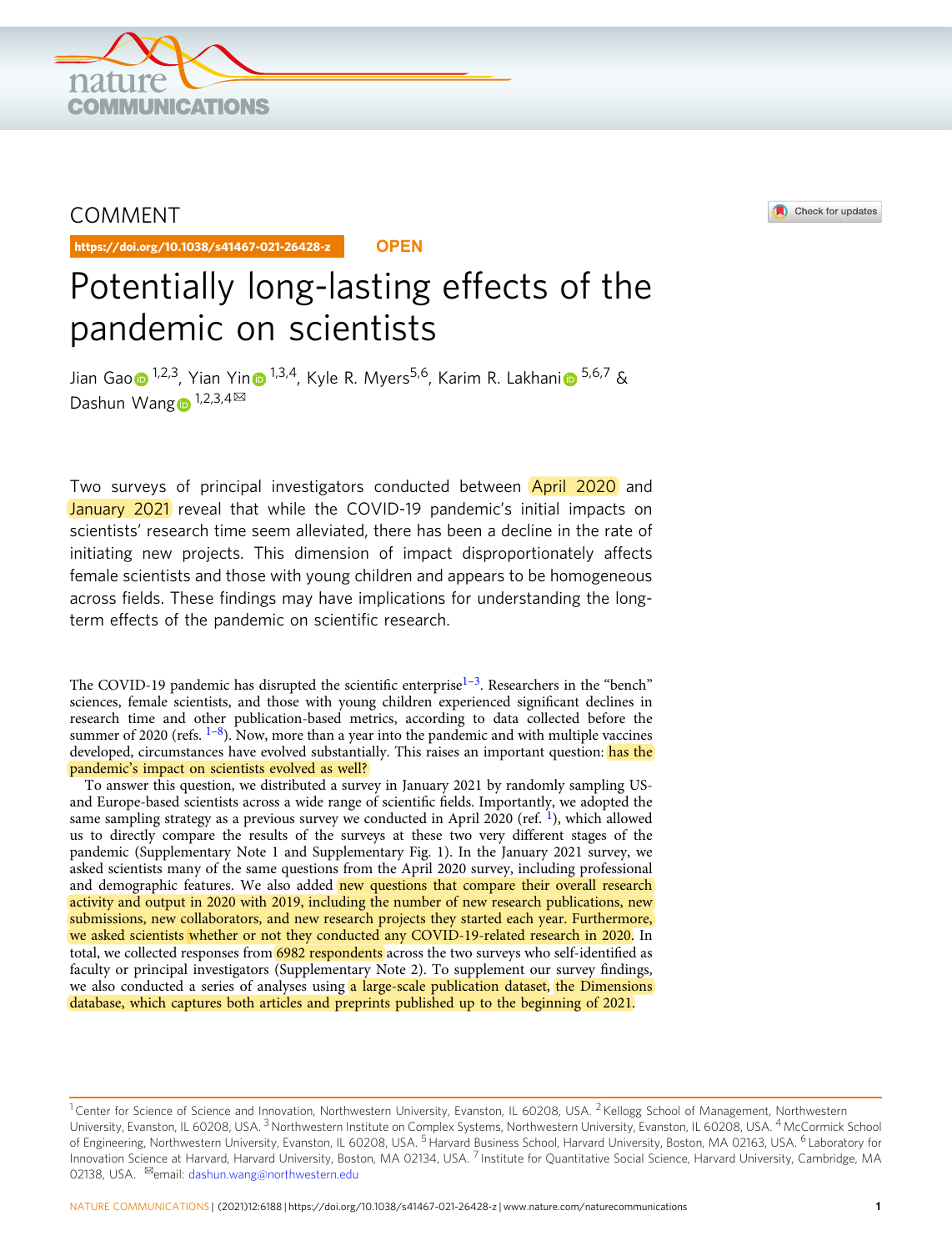# <span id="page-1-0"></span>The pandemic's impact on scientists has changed

During the early phase of the pandemic, scientists reported a sharp decline in time spent on research<sup>[1,2,6](#page-4-0)</sup>. For example, in April 2020, scientists reported an average decrease of 7.1 h per week compared to pre-pandemic levels (Fig. 1a, left). In January 2021, however, scientists reported only minor differences between their current and pre-pandemic total work time (Fig. 1a, right). Total work hours in January 2021 were still lower than the prepandemic levels, but the difference was only 2.2 h per week on average. In percentage terms relative to pre-pandemic levels, the impact on total work hours changed from roughly −14% in April 2020 to −4% in January 2021 (Supplementary Fig. 2), suggesting that some recovery had occurred.

Focusing on publication metrics, the average self-reported number of new publications or submissions in 2020 was only moderately lower than in 2019 (Fig. 1b, left and middle). These reported changes are consistent with measurements from publication

databases (Supplementary Fig. 10) and prior studies $8,9$  $8,9$ , offering further signs of recovery. Yet, as we show next, these metrics mask an important way in which the pandemic affected scientists: the rate of new research projects initiated.

#### Fewer new projects initiated during the pandemic

Only about 9% of scientists reported that they initiated zero new research projects in the year of 2019, but this fraction increased roughly threefold in 2020 to about 27% (Fig. 1b, right). Figure 1c plots the distributions of individual-level changes in the number of new publications, new submissions, and new projects. The changes in new publications (Fig. 1c, left) and new submissions (Fig. 1c, middle) were rather modest compared to the large negative change in new projects (Fig. 1c, right). These patterns are significant whether changes are measured in absolute or relative values (Supplementary Figs. 3–4).



Fig. 1 Gradual recovery of total work time and substantially fewer new research projects. a The distributions of total work hours per week for the preand post-periods. The left and right panels correspond to the surveys in April 2020 and January 2021, respectively. Vertical dashed lines mark the means, and the difference in means is shown. **b** The distributions of new publications, new submissions, and new projects for 2019 and 2020. Reported values are categorized into three bins. c The distributions of the changes in new publications, new submissions, and new projects in 2020 relatively to 2019. Changes over 200% are set as 200%. Vertical dashed lines mark the means. d The average change in work time and output metrics, unpacked by whether scientists have worked on COVID-19-related topics in 2020. Error bars indicate 95% confidence intervals. e Regression analysis of the change in new research projects. The Lasso regression selects professional and demographic features most predictive of the declines in new projects after controlling for research fields. The regression also includes a COVID-19 dummy variable capturing whether the respondent reported engaging with COVID-19-related research in 2020. f The Lasso regression selects field features most predictive of the declines in new projects after controlling for demographic factors and the non-COVID-19 dummy. Error bars indicate standard errors, and stars indicate significant levels: \*p < 0.1, \*\*p < 0.05, \*\*\*p < 0.01.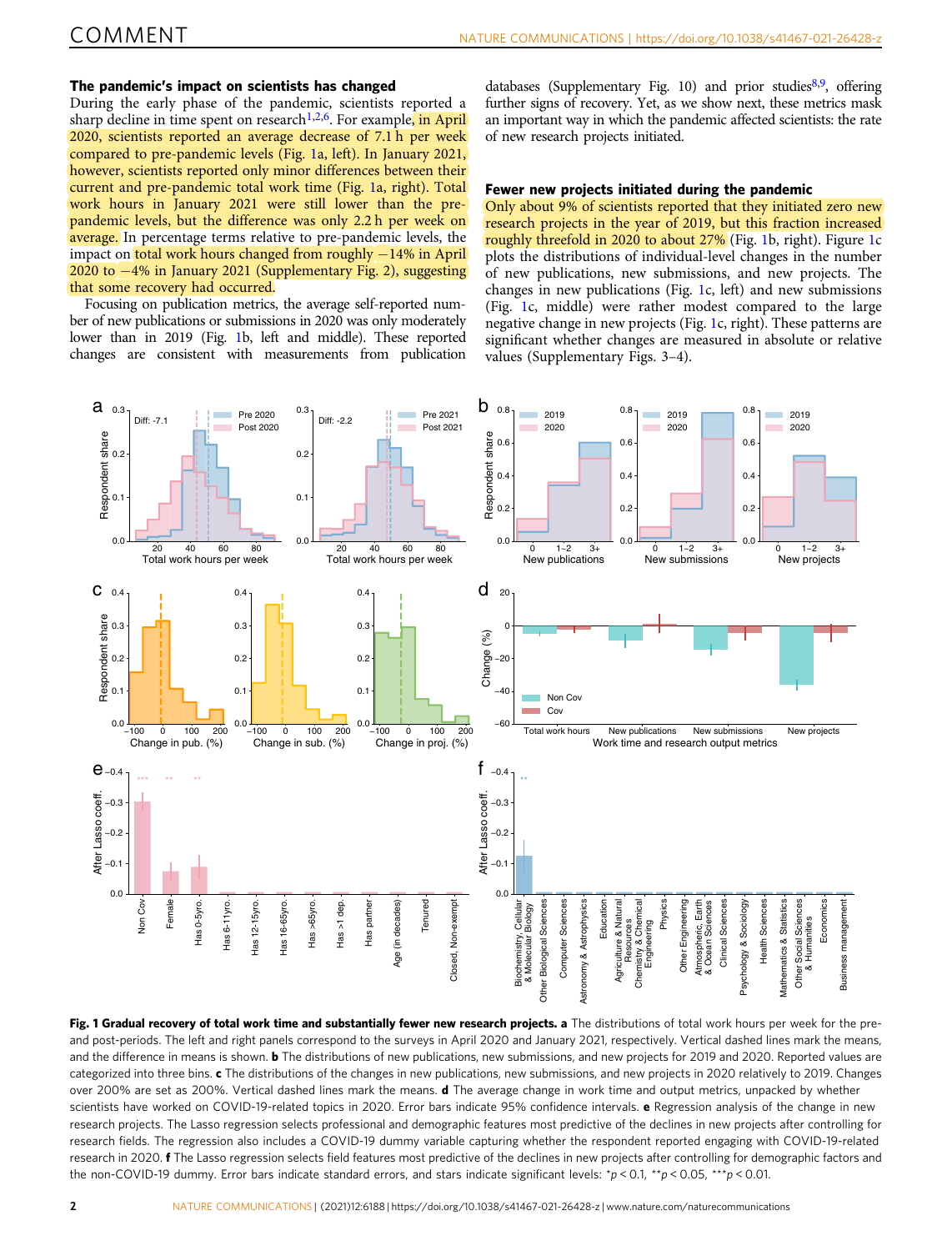Roughly one-third of survey respondents reported working on COVID-19-related research in 2020 (Supplementary Note 9), echoing science's strong response to the pandemic $10^{-12}$  $10^{-12}$  $10^{-12}$  $10^{-12}$ . However, this suggests that the decline in new projects we observe may be even larger among respondents who did not pursue COVID-19 related research. Indeed, when we separate our sample based on whether or not the scientist reported working on any COVID-19 related research, we find that the two groups show substantially different patterns (Fig. [1](#page-1-0)d). Scientists who worked on COVID-19related research reported almost no changes in any of the productivity metrics, compared with pre-pandemic levels. By contrast, the scientists who reported not working on COVID-19 reported significantly larger decreases in total work time (−5%), new publications (−9%), new submissions (−15%), and new projects (−36%). In absolute terms, the decline in new research projects corresponds to the loss of one new project per scientist in 2020 (Supplementary Fig. 3). This decline seems rather meaningful given that scientists in our sample reported initiating only about three new projects in a normal year. When we examine these measures across the various stages of scientific production, shifting from a focus on finished papers to starting new projects, it appears that the impact of the pandemic is increased earlier in the research pipeline (Fig. [1](#page-1-0)d). These observations further suggest that the pandemic's long-lasting effects on scientific productivity loom large on the horizon.

# Field- and group-level differences

How does the decline in new research projects vary across various professional and demographic characteristics? To answer this question, we employ a Lasso regression approach to select features most predictive of changes in new projects (Supplementary Note 3). First, we examine demographic features, after controlling for scientific fields and a dummy variable indicating whether the respondent reported engaging with COVID-19-related research. The features associated with the largest declines in new projects are being a female or having young children (Fig. [1e](#page-1-0)). Notably, these are the same groups of scientists who reported the largest initial disruptions to their research in the early phase of the pandemic<sup>1,2,5</sup>, suggesting the loss of new projects may further exacerbate the pandemic's already highly unequal effects on scientists, especially for those who did not pursue COVID-19 related research in 2020.

We next focus on differences in the rate of starting new projects across scientific fields. We again employ a Lasso regression model, this time selecting indicator variables for fields while controlling for demographic features and the COVID-19-related research indicator variable. We find that, overall, the declines in new projects appear homogeneous across fields (Fig. [1](#page-1-0)f). While all fields reported declines in starting new projects, only biochemists reported significantly lower-than-average declines (post-Lasso regression coefficient  $b = -0.12$ , S.E. = 0.05, P value = 0.02) after controlling for other individual-level features. This sharply contrasts with the heterogeneity observed across fields at earlier stages of the pandemic<sup>1</sup>. Given that the pandemic has limited access to lab facilities or travels to field sites, the level of homogeneity observed here is rather unexpected. Indeed, despite the apparently different nature of work across fields, no scientific fields were immune to the reduced number of new projects, further suggesting that this decline are likely due to factors that are common across fields. This finding of homogeneity persists using several alternative measures (Supplementary Note 7).

## Decreases in new co-authorships

Given the long gestation time for new research ideas to mature and be published $13$ , the decline in new research projects suggests the impact of the pandemic may not manifest in the publication record for years. Nonetheless, one metric where we might begin to observe some signal is the rate of new co-authorships. Indeed, the pandemic and associated social distancing measures halted many in-person interactions that might otherwise have facilitated the flow of new research ideas and collaborations[14](#page-4-0)–[16.](#page-4-0) To this end, we examine changes in the rate of new co-authorships using a large-scale publication dataset that includes about 9.5 million articles and preprints published in 2019 and 2020. Specifically, we examine the rate of new co-authorships for both COVID-19 and non-COVID-19-related papers by calculating the fraction of new author pairs<sup>[17,18](#page-4-0)</sup> (Supplementary Note 5). For both articles and preprints, we find that the fraction of new co-authorships appearing on COVID-19-related papers increased in 2020 (Fig. [2](#page-3-0)a) by roughly 40% compared to the 2019 level (Fig. [2b](#page-3-0), c), which is largely consistent with prior studies<sup>19,20</sup>. By contrast, new co-authorships on non-COVID-19-related papers exhibited markedly different patterns (Fig. [2a](#page-3-0)), showing a significant decrease of roughly 5% compared to the 2019 level (Fig. [2](#page-3-0)b, c). These estimates from the publication record are broadly consistent with the self-reported changes in new collaborators in our survey (Supplementary Fig. 9).

The decrease in the rate of new co-authorships for non-COVID-19 papers published in 2020 may seem unexpected, given that many of these collaborations may have started before the pandemic, suggesting the effect may be even stronger for collaborations that started later in time. To test this hypothesis, we focus on non-COVID-19-related preprints published in 2020. Given the time required for publication in peer-reviewed journals, one might expect the decrease in new co-authorships is more pronounced in preprints than in published articles, and the effect might grow stronger over the course of 2020 as the pandemic unfolded. To test these predictions, we plot the temporal trends in the rate of new co-authorships for non-COVID-19 preprints published in 2020 relative to those published in 2019 (Fig. [2](#page-3-0)d). We find that the decline in new co-authorships is more evident for those published in the second half of the year than the first half, suggesting the effect is especially pronounced for projects finished later in the year. Note that the observed patterns in new co-authorships may flow from other social and institutional factors. Nonetheless, our survey data show that the rates of new collaborators and new projects are strongly correlated with each other even after controlling for other factors (Supplementary Tables 1 and 2). Overall, these results provide supporting evidence consistent with the hypothesis that the rate of starting new projects on non-COVID-19-related research has declined during the pandemic.

#### Concluding remarks and discussion

Taken together, our surveys and analyses reveal two important patterns. The first suggests some optimism: the amount of time scientists are spending on their research has almost returned to pre-pandemic levels, and most publication-based metrics show only minor declines. On the other hand, our analyses suggest that, even though scientists are returning to work, they have been substantially less likely to pursue new research projects. This suggests that the impacts of the pandemic on science may be longer-lasting than is commonly imagined.

These findings are important for several reasons. While many studies have focused on scientists who pivoted their research towards the pandemic<sup>12</sup>, it is important to recognize that the majority of scientists did not carry out COVID-19-related research (Supplementary Note 9), and it is this majority who appear especially disrupted. Paper submissions and publications appear to be holding steady, if not on the rise $8,9$  $8,9$  $8,9$ . However, the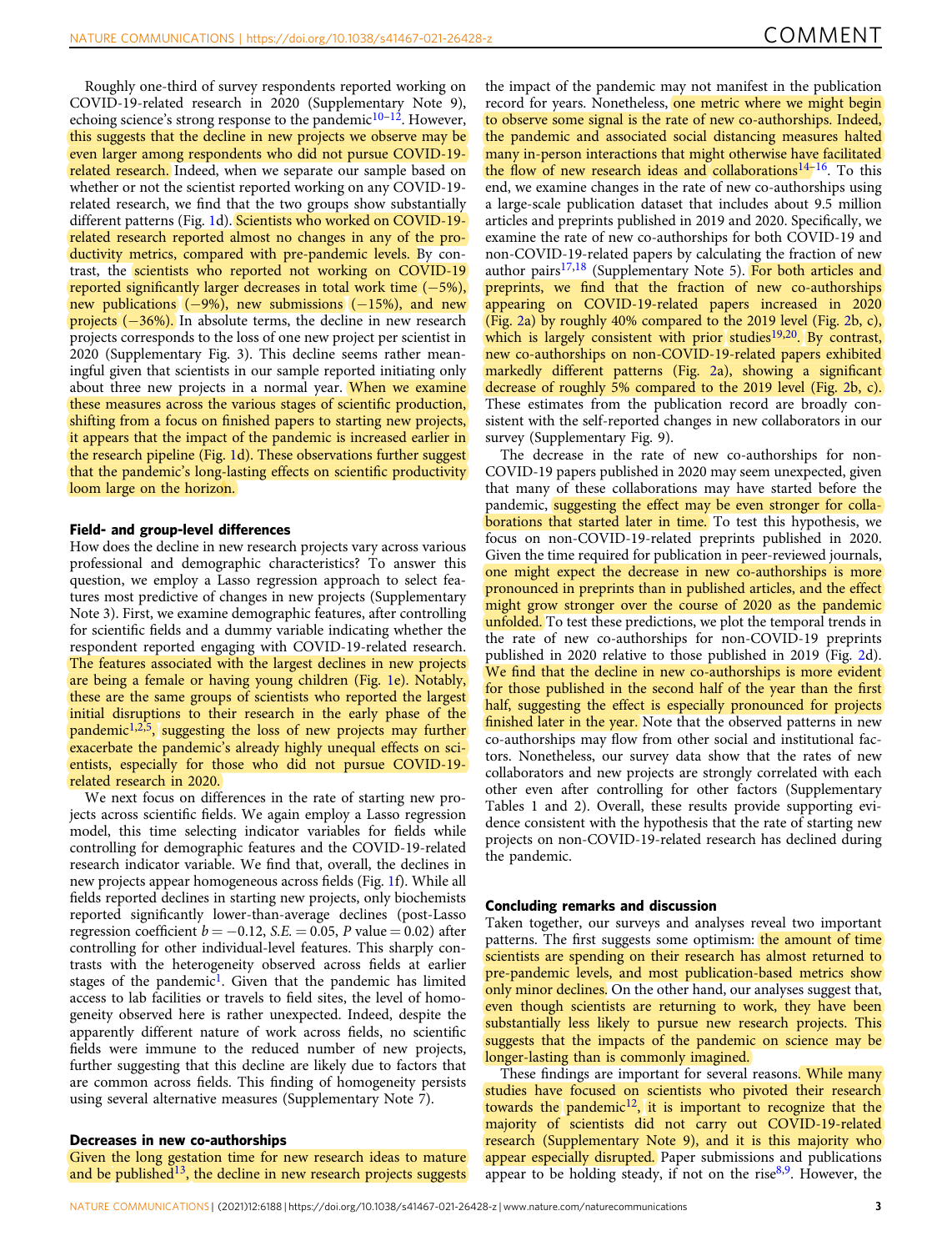<span id="page-3-0"></span>

Fig. 2 Changes in new co-authorships measured by large-scale publication datasets. a The fraction of new co-authorship pairs in the author list of COVID-19 and non-COVID-19 papers published as articles or preprints in 2019 and 2020. b The average change in the fraction of new co-authorships measured for articles in 2020 comparing with that in 2019. c The average change in the fraction of new co-authorships measured for preprints in 2020 comparing with that in 2019. d The relative ratio of the fraction of new co-authorships in 2020 over the fraction in 2019 measured for non-COVID-19 preprints published in each month of the year.

finding that researchers pursued fewer new projects in 2020 suggests that these trends may reflect scientists working on established topics, writing up existing research, submitting drafts earlier than they would have otherwise<sup>[3](#page-4-0)</sup>, writing more grant proposals than typical $21$ , or revisiting old data and reviving legacy projects that they would not have pursued otherwise. While the impact of these changes remains unclear, they suggest that publication trends alone may paint an incomplete picture of the productivity of the research enterprise.

While the decline in new research projects coincides with the decrease in new co-authorships, many other factors may also play a role. Some of the potential mechanisms include decreased access to facilities and field sites, a decline in in-person training and mentorship, less funding or support for non-COVID-19 related research, increased teaching demands such as redesigning courses, the psychological toll caused by the pandemic<sup>[22](#page-4-0),[23](#page-4-0)</sup>, or uncertainty about how the pandemic will unfold in the coming months and years. The homogeneous nature of the decline in starting new projects across fields, however, suggests that the primary reasons for this decline may not be unique to the nature of work in any particular field but are instead more common to all scientists.

Overall, these findings have important implications for science policy. First, they are consistent with face-to-face interactions and collaborations being an important channel for new ideas $14-16$  $14-16$ , reinforcing the value of resuming in-person activities. While there could be substantial gains from certain aspects of science shifting online (e.g., virtual seminars reducing travel demands and bridging geographical gaps) $^{24}$ , it remains unclear how well virtual tools can facilitate important social functions related to the formation of new ideas. Second, these results may contribute to current policy discussions aimed at encouraging social interactions, facilitating new collaborations<sup>14</sup>, or promoting new ideas (e.g., institutional bridge funds $^{24}$ ). Ultimately though, successful

rebuilding of the global research enterprise would also depend on how well policy makers and institutional leaders address and manage the mental-health challenges facing scientists $^{23}$  $^{23}$  $^{23}$ .

The decline in pursuing new projects is particularly pronounced for women or caregivers of young children, which is consistent with related work<sup>[1,2](#page-4-0),[5,25,26](#page-4-0)</sup>. Likely in response to these sorts of patterns, many institutional leaders implemented policies such as  $\tanh$  clock extensions<sup>24</sup>. As institutions begin their phased return, it may be tempting for decision makers to evaluate short-term metrics to gauge research outputs and inform their subsequent policies. Yet, our results suggest that these short-term metrics may mask long-lasting effects of the pandemic. It is also important to recognize that even as universities reopen, children under the age of twelve remain ineligible for COVID-19 vaccines at the time of this writing, which has further implications for scientists with young children. Ignoring these long-run consequences may have profound implications not just for the inequality of science but also its long-term vitality $27-29$  $27-29$ . At the same time, it also suggests that short-term investments, such as childcare support, may yield long-term benefits.

Our analyses have several limitations. (1) Our two surveys span only US- and Europe-based institutions, which limits the geographic coverage of our analysis. Yet, our preliminary analyses suggest that low-income or developing countries appear to experience substantially larger declines in new co-authorships on non-COVID-19-related research (Supplementary Fig. 13). Given the global disparity in the pandemic<sup>11,30</sup>, expanding our analyses to other regions would be extremely valuable. (2) Our survey respondents are from self-selected samples and may not be representative of the full population of scientists. In particular, those who felt strongly about sharing their situation may be more likely to respond. (3) Although the survey results and actual research outputs show a high degree of consistency (Supplementary Fig. 5), as with any survey, there may be biases in the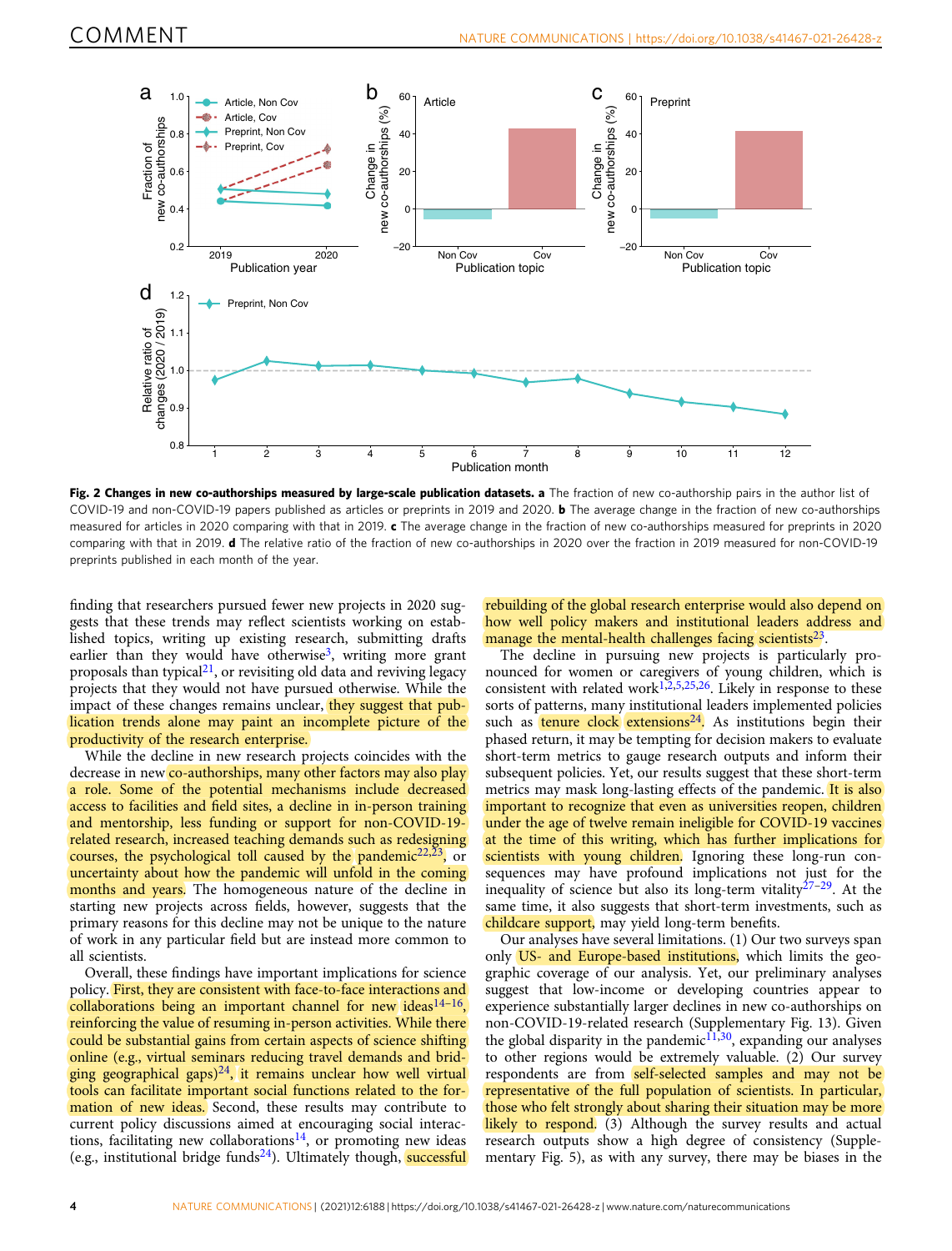<span id="page-4-0"></span>self-reported metrics. Similarly, measurements using publication records may be limited by the fact that new co-authorships, especially those on non-COVID-19 topics, may take longer to come to fruition. (4) The number of new projects is a relatively new measure, and may have been interpreted differently by scientists from different backgrounds. As such, continued work investigating the value and reliability of this metric is important and could further enrich our understanding of early-stage research. (5) Our surveys do not capture health information, preventing us from controlling for scientists' direct or indirect exposure to the virus. (6) The effects discussed in this paper are based on correlations, leaving open questions about what exactly may be the key mechanisms causing the decline in new research projects.

Taken together, our findings suggest a potentially long-lasting effect of the pandemic on scientists that has thus far received little attention: a decrease in initiating new research projects. This dimension of impact appears to be rather homogeneous across fields and affects disproportionately female scientists and those with young children. Thus it is vital for science funders and institutional leaders to pay attention to the long-term effects of the pandemic on the scientific enterprise—even when science might appear to be recovering from its initial disruptions.

Reporting summary. Further information on research design is available in the Nature Research Reporting Summary linked to this article.

#### Data availability

Because of the sensitive nature of some variables collected by the surveys, the IRBapproved protocol does not permit individual-level data to be made unrestricted and publicly available. Researchers interested in obtaining restricted, anonymized versions of this individual-level data should contact the authors to inquire about obtaining an IRBapproved institutional data sharing agreement. This work also uses data sourced from Web of Science and Dimensions.ai. Researchers who wish to access raw data should contact the data sources directly.

#### Code availability

Code necessary to reproduce all plots and statistical analyses are freely available at [http://](http://kellogg-cssi.github.io/long_covid) [kellogg-cssi.github.io/long\\_covid](http://kellogg-cssi.github.io/long_covid) and Figshare [https://doi.org/10.6084/m9.](https://doi.org/10.6084/m9.figshare.16528557)figshare.165 [28557](https://doi.org/10.6084/m9.figshare.16528557).

Received: 15 June 2021; Accepted: 6 October 2021; Published online: 26 October 2021

#### References

- 1. Myers, K. R. et al. Unequal effects of the COVID-19 pandemic on scientists. Nat. Hum. Behav. 4, 880–883 (2020).
- 2. Deryugina, T., Shurchkov, O. & Stearns, J. COVID-19 disruptions disproportionately affect female academics. AEA Pap. Proc. 111, 164–168 (2021).
- 3. Korbel, J. O. & Stegle, O. Effects of the COVID-19 pandemic on life scientists. Genome Biol. 21, 113 (2020).
- 4. Vincent-Lamarre, P., Sugimoto, C. R. & Larivière, V. The decline of women's research production during the coronavirus pandemic. Nature Index. [https://](https://www.natureindex.com/news-blog/decline-women-scientist-research-publishing-production-coronavirus-pandemic) [www.natureindex.com/news-blog/decline-women-scientist-research](https://www.natureindex.com/news-blog/decline-women-scientist-research-publishing-production-coronavirus-pandemic)[publishing-production-coronavirus-pandemic](https://www.natureindex.com/news-blog/decline-women-scientist-research-publishing-production-coronavirus-pandemic) (2020).
- 5. Giurge, L. M., Whillans, A. V. & Yemiscigil, A. A multicountry perspective on gender differences in time use during COVID-19. Proc. Natl Acad. Sci. USA 118, e2018494118 (2021).
- 6. Collins, C., Landivar, L. C., Ruppanner, L. & Scarborough, W. J. COVID-19 and the gender gap in work hours. Gend. Work Organ. 28, 101–112 (2020).
- 7. Cui, R., Ding, H. & Zhu, F. Gender inequality in research productivity during the COVID-19 pandemic. Manuf. Serv. Oper. Manag. [https://doi.org/10.1287/](https://doi.org/10.1287/msom.2021.0991) [msom.2021.0991](https://doi.org/10.1287/msom.2021.0991) (2021).
- 8. Viglione, G. Are women publishing less during the pandemic? Here's what the data say. Nature 581, 365–366 (2020).
- 9. Palayew, A. et al. Pandemic publishing poses a new COVID-19 challenge. Nat. Hum. Behav. 4, 666–669 (2020).
- 10. Van Bavel, J. J. et al. Using social and behavioural science to support COVID-19 pandemic response. Nat. Hum. Behav. 4, 460–471 (2020).
- 11. Yin, Y., Gao, J., Jones, B. F. & Wang, D. Coevolution of policy and science during the pandemic. Science 371, 128–130 (2021).
- 12. Hill, R., Yin, Y., Stein, C., Wang, D. & Jones, B. Adaptability and the pivot penalty in science. SSRN 3886142 (2021).
- 13. Powell, K. The waiting game: does it take too long to publish research? Nature 530, 148–151 (2016).
- 14. Boudreau, K. J. et al. A field experiment on search costs and the formation of scientific collaborations. Rev. Econ. Stat. 99, 565-576 (2017).
- 15. Foerderer, J. Interfirm exchange and innovation in platform ecosystems: evidence from Apple's Worldwide Developers Conference. Manag. Sci. 66, 4772–4787 (2020).
- 16. Catalini, C., Fons-Rosen, C. & Gaulé, P. How do travel costs shape collaboration? Manag. Sci. 66, 3340–3360 (2020).
- 17. Zeng, A., Fan, Y., Di, Z. R., Wang, Y. G. & Havlin, S. Fresh teams are associated with original and multidisciplinary research. Nat. Hum. Behav. <https://doi.org/10.1038/s41562-021-01084-x> (2021).
- 18. Uzzi, B., Mukherjee, S., Stringer, M. & Jones, B. Atypical combinations and scientific impact. Science 342, 468–472 (2013).
- 19. Fry, C. V., Cai, X., Zhang, Y. & Wagner, C. S. Consolidation in a crisis: Patterns of international collaboration in early COVID-19 research. PLoS ONE 15, e0236307 (2020).
- 20. Liu, M. et al. Can pandemics transform scientific novelty? Evidence from COVID-19. Preprint at <https://arxiv.org/abs/2009.12500> (2020).
- Lauer, M. An Early Look at Applications Submitted During the Pandemic. [https://nexus.od.nih.gov/all/2020/07/28/an-early-look-at-applications](https://nexus.od.nih.gov/all/2020/07/28/an-early-look-at-applications-submitted-during-the-pandemic/)[submitted-during-the-pandemic/](https://nexus.od.nih.gov/all/2020/07/28/an-early-look-at-applications-submitted-during-the-pandemic/) (2020).
- 22. Wang, C. et al. Immediate psychological responses and associated factors during the initial stage of the 2019 coronavirus disease (COVID-19) epidemic among the general population in China. Int. J. Environ. Res. Public Health 17, 1729 (2020).
- 23. Abbott, A. COVID's mental-health toll: how scientists are tracking a surge in depression. Nature 590, 194–195 (2021).
- 24. Carr, R. M. et al. Academic careers and the COVID-19 pandemic: reversing the tide. Sci. Transl. Med. 13, eabe7189 (2021).
- 25. Morgan, A. C. et al. The unequal impact of parenthood in academia. Sci. Adv. 7, eabd1996 (2021).
- 26. Derrick, G. E., Chen, P.-Y., van Leeuwen, T., Larivière, V. & Sugimoto, C. R. The academic motherload: models of parenting engagement and the effect on academic productivity and performance. Preprint at [https://arxiv.org/abs/](https://arxiv.org/abs/2108.05376) [2108.05376](https://arxiv.org/abs/2108.05376) (2021).
- 27. Oleschuk, M. Gender equity considerations for tenure and promotion during COVID‐19. Can. Rev. Sociol. 57, 502–515 (2020).
- 28. Malisch, J. L. et al. Opinion: In the wake of COVID-19, academia needs new solutions to ensure gender equity. Proc. Natl Acad. Sci. USA 117, 15378–15381 (2020).
- 29. Petrov, A. N. et al. Building resilient Arctic science amid the COVID-19 pandemic. Nat. Commun. 11, 6278 (2020).
- 30. Sebhatu, A., Wennberg, K., Arora-Jonsson, S. & Lindberg, S. I. Explaining the homogeneous diffusion of COVID-19 nonpharmaceutical interventions across heterogeneous countries. Proc. Natl Acad. Sci. USA 117, 21201–21208 (2020).

### Acknowledgements

We thank Wei Yang Tham, Nina Cohodes, Peter Schiffer, Asier Minondo, Alexander C. Furnas, Kariyushi Rao, Nima Dehmamy, and all members of the Center for Science of Science and Innovation (CSSI) at Northwestern University for invaluable help. This work is supported by the Air Force Office of Scientific Research under award number FA9550-19-1-0354, National Science Foundation SBE 1829344, the Alfred P. Sloan Foundation G-2019-12485 and G-2020-13873, the Peter G. Peterson Foundation, and the Harvard Business School Division of Faculty Research and Development.

#### Author contributions

D.W., K.R.M. and K.R.L. jointly conceived the project. J.G., Y.Y., K.R.M. and D.W. designed the experiments. J.G., Y.Y. and K.R.M. collected data. J.G. and Y.Y. performed empirical analyses. All authors collaboratively interpreted results. J.G. and D.W. wrote the manuscript. All authors edited the manuscript.

#### Competing interests

The authors declare no competing interests.

#### Ethics approval

The study protocol was approved by the Institutional Review Board (IRB) from Northwestern University and Harvard University.

#### Informed consent

Informed consent was obtained from participants.